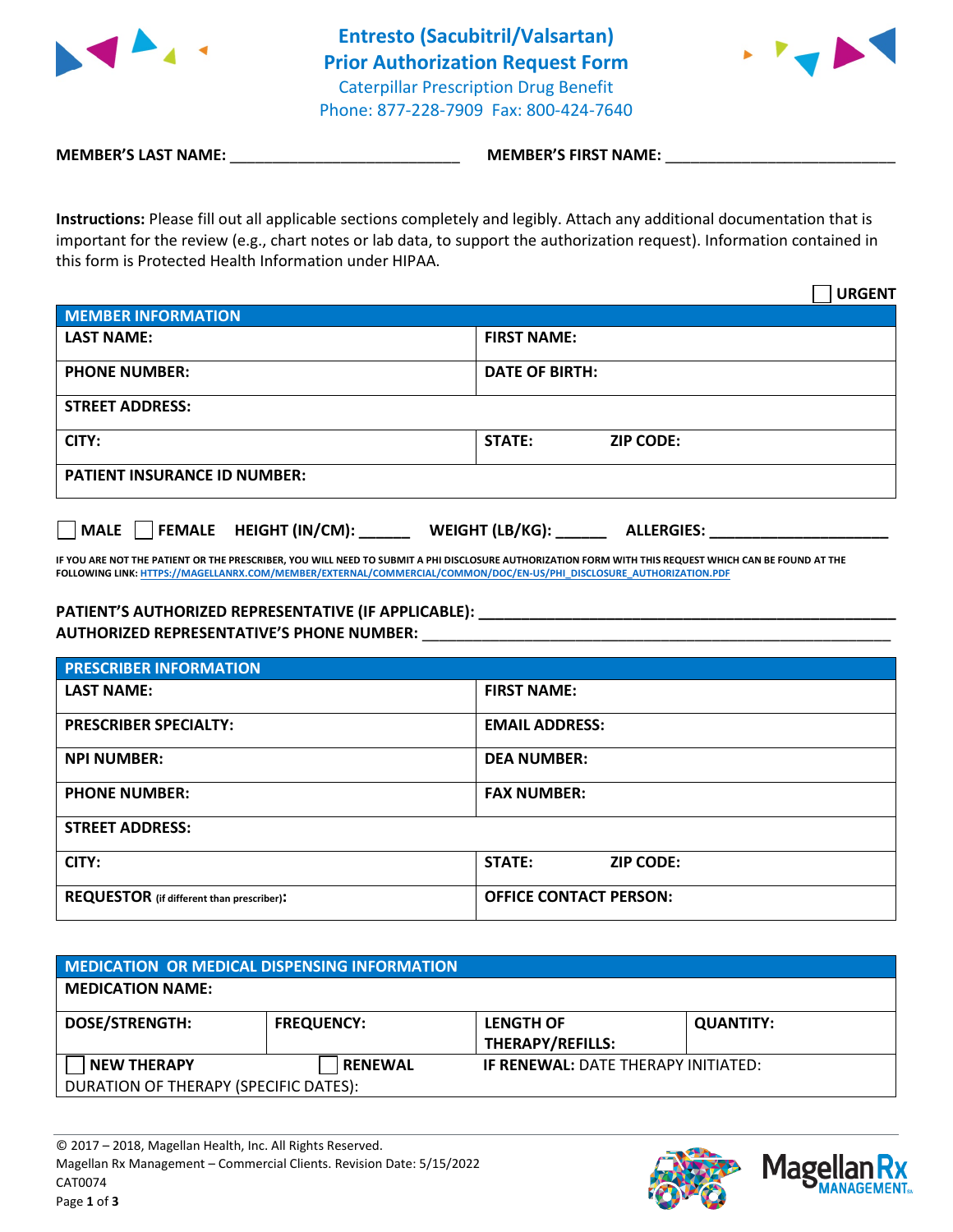

**Entresto (Sacubitril/Valsartan) Prior Authorization Request Form** Caterpillar Prescription Drug Benefit Phone: 877-228-7909 Fax: 800-424-7640



**MEMBER'S LAST NAME:** \_\_\_\_\_\_\_\_\_\_\_\_\_\_\_\_\_\_\_\_\_\_\_\_\_\_\_ **MEMBER'S FIRST NAME:** \_\_\_\_\_\_\_\_\_\_\_\_\_\_\_\_\_\_\_\_\_\_\_\_\_\_\_

*Continued on next page.*

| YES (if yes, complete below)<br><b>RESPONSE/REASON FOR</b><br><b>MEDICATION/THERAPY (SPECIFY</b><br><b>DURATION OF THERAPY (SPECIFY</b><br><b>FAILURE/ALLERGY:</b><br>DRUG NAME AND DOSAGE):<br>DATES):<br><b>2. LIST DIAGNOSES:</b><br><b>ICD-10:</b><br>□ Systolic heart failure, Class II-IV<br>$\Box$ Systolic left ventricular dysfunction(HFrEF) |  |  |  |  |  |
|--------------------------------------------------------------------------------------------------------------------------------------------------------------------------------------------------------------------------------------------------------------------------------------------------------------------------------------------------------|--|--|--|--|--|
|                                                                                                                                                                                                                                                                                                                                                        |  |  |  |  |  |
|                                                                                                                                                                                                                                                                                                                                                        |  |  |  |  |  |
|                                                                                                                                                                                                                                                                                                                                                        |  |  |  |  |  |
|                                                                                                                                                                                                                                                                                                                                                        |  |  |  |  |  |
|                                                                                                                                                                                                                                                                                                                                                        |  |  |  |  |  |
|                                                                                                                                                                                                                                                                                                                                                        |  |  |  |  |  |
|                                                                                                                                                                                                                                                                                                                                                        |  |  |  |  |  |
| □ Diastolic dysfunction (HFpEF)                                                                                                                                                                                                                                                                                                                        |  |  |  |  |  |
| 3. REQUIRED CLINICAL INFORMATION: PLEASE PROVIDE ALL RELEVANT CLINICAL INFORMATION TO SUPPORT A                                                                                                                                                                                                                                                        |  |  |  |  |  |
| PRIOR AUTHORIZATION.                                                                                                                                                                                                                                                                                                                                   |  |  |  |  |  |
| Does the patient have an ejection fraction of 40% or less? $\Box$ Yes $\Box$ No Please submit chart documentation.                                                                                                                                                                                                                                     |  |  |  |  |  |
|                                                                                                                                                                                                                                                                                                                                                        |  |  |  |  |  |
| Will patient be using Entresto(sacubitril/valsartan) in combination with Verquvo(vericiguat)? $\Box$ Yes $\Box$ No                                                                                                                                                                                                                                     |  |  |  |  |  |
| For patient 1 to 17years of age:                                                                                                                                                                                                                                                                                                                       |  |  |  |  |  |
| Is patient receiving other medication(s) for chronic heart failure? $\Box$ Yes $\Box$ No <i>Please submit chart documentation.</i>                                                                                                                                                                                                                     |  |  |  |  |  |
|                                                                                                                                                                                                                                                                                                                                                        |  |  |  |  |  |
| For patients with diastolic dysfunction:                                                                                                                                                                                                                                                                                                               |  |  |  |  |  |
| Does patient has evidence of structural heart damage, including either left ventricular hypertrophy(LVH) (i.e. septal                                                                                                                                                                                                                                  |  |  |  |  |  |
| or posterior wall thickness >1.1cm, or left atrial(LA) enlargement (i.e. width >55ml, or volume index > 29ml/m2)? $\Box$                                                                                                                                                                                                                               |  |  |  |  |  |
| Yes $\Box$ No Please submit chart documentation.                                                                                                                                                                                                                                                                                                       |  |  |  |  |  |
|                                                                                                                                                                                                                                                                                                                                                        |  |  |  |  |  |
| Does patient have a BMI >40kgm2? $\Box$ Yes $\Box$ No Please submit chart documentation.                                                                                                                                                                                                                                                               |  |  |  |  |  |
| Does patient have severe pulmonary disease including COPD, primary pulmonary hypertension? $\Box$ Yes $\Box$ No Please                                                                                                                                                                                                                                 |  |  |  |  |  |
| submit chart documentation.                                                                                                                                                                                                                                                                                                                            |  |  |  |  |  |
|                                                                                                                                                                                                                                                                                                                                                        |  |  |  |  |  |
| Does patient have anemia? $\Box$ Yes $\Box$ No                                                                                                                                                                                                                                                                                                         |  |  |  |  |  |
|                                                                                                                                                                                                                                                                                                                                                        |  |  |  |  |  |
| Does patient does have any other condition or diagnosis causing patient's heart failure symptoms? $\Box$ Yes $\Box$ No                                                                                                                                                                                                                                 |  |  |  |  |  |
| Please submit chart documentation.                                                                                                                                                                                                                                                                                                                     |  |  |  |  |  |
| Has patient been using a diuretic for at least 30 days? $\Box$ Yes $\Box$ No <i>Please submit chart documentation.</i>                                                                                                                                                                                                                                 |  |  |  |  |  |
|                                                                                                                                                                                                                                                                                                                                                        |  |  |  |  |  |
| If hospitalized for heart failure within past 9 months of starting Entresto, is patient's NT-proBNP >200pg/ml? $\Box$ Yes                                                                                                                                                                                                                              |  |  |  |  |  |
| $\square$ No Please submit chart documentation.                                                                                                                                                                                                                                                                                                        |  |  |  |  |  |
| If not hospitalized in past 9 months for heart failure, is patient's NT-proBNP >300pg/ml? $\Box$ Yes $\Box$ No Please submit                                                                                                                                                                                                                           |  |  |  |  |  |
| chart documentation.                                                                                                                                                                                                                                                                                                                                   |  |  |  |  |  |
| If patient has atrial fibrillation, is patient's NT-proBNP > 900pg/ml? $\Box$ Yes $\Box$ No <i>Please submit chart</i>                                                                                                                                                                                                                                 |  |  |  |  |  |
| documentation.                                                                                                                                                                                                                                                                                                                                         |  |  |  |  |  |